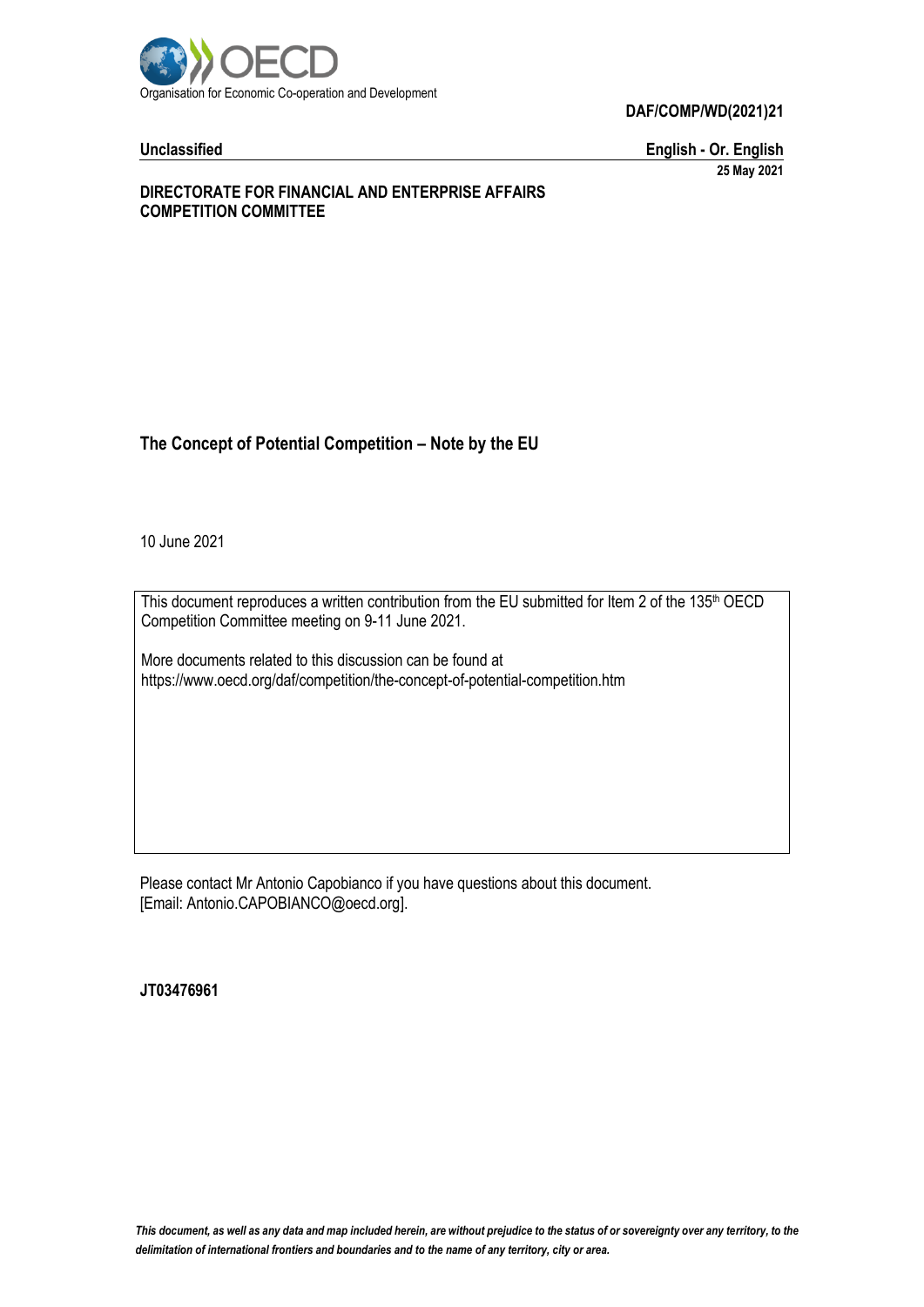# *European Commission*

# **1. Introduction**

1. Entry is a source of competitive constraint on companies: it can upset existing patterns of market conduct, overthrow incumbents, launch new technologies and fresh approaches to product design and marketing. New entry often leads to more competitive prices, better quality, more choice and innovation to the benefit of consumers.

2. Therefore, entry analysis plays an important role in assessing the competitive effects of mergers and agreements as well as exclusionary practices by companies enjoying a position of economic strength. Where entry conditions are easy, incumbent or merging firms may be unable to exercise market power without attracting new entry. Conversely, where a potential entrant imposes an actual or future competitive threat on an incumbent, cooperation or integration between them can harm consumer welfare.

3. The present contribution will focus on the assessment of entry and potential competition by the European Commission in the context of mergers. Prominent debates have surfaced in recent years on issues directly or indirectly related to this topic.<sup>1</sup> In particular, whether EU merger control takes sufficiently into account the increased globalisation of the economy and potential entry of non-European players.

4. In addition, concerns have been raised about acquisitions of smaller potential competitors to discontinue their innovative projects before they grow into a significant competitive threat in the same market where the acquirer is already active (sometimes referred to as "killer acquisitions" but referred to in this paper as "acquisitions of nascent competitors") or with a view to integrating them in their own businesses, thus cementing the acquirer's strong position, giving it a significant competitive advantage over its rivals.

5. The debate about acquisitions of smaller potential competitors revolves around both jurisdictional and substantial dimensions. On the one hand, these transactions might be escaping turnover-based thresholds because of the low or inexistent turnover generated by the target, especially in the digital economy, where services regularly launch with the aim of building up a significant user base and/or commercially valuable data inventories before implementing a business model that could result in significant revenues.

6. On the other hand, competition authorities and stakeholders (such as businesses and the academic community) worldwide have to ask themselves how to carry out the challenging assessment of the competitive consequences of the elimination of possible

<sup>&</sup>lt;sup>1</sup> The debate on acquisitions of nascent competitors has been shaped by an article by Cunningham, Colleen and Ederer, Florian and Ma, Song, Killer Acquisitions, and other papers contributed to the debate. For example, The UK Report of the Digital Competition Expert Panel, Unlocking Digital Competition, of March 2019 mentioned the figure of 250 transactions by big digital players in the past 5 years. The French Council of Economic Analysis, note 51, Competition and Trade: Which Policies for Europe, of May 2019 mentions 634 acquisitions for a total amount of more than USD 142 billion made by the big digital players between 1991 and 2018. This trend could have been reinforced by the COVID-19 pandemic as there have been reports of increased numbers of acquisitions by large tech companies in 2020 compared to the years 2016-2019: 'Big Tech goes on pandemic M&A spree despite political backlash', Financial Times, 28 May 2020; according to this article, the GAFA(M) companies announced 19 deals between January and May 2020, the fastest pace since 2015; reported (potential) deals include Amazon/Zoox, Facebook/Reliance/Jio and Facebook/Giphy.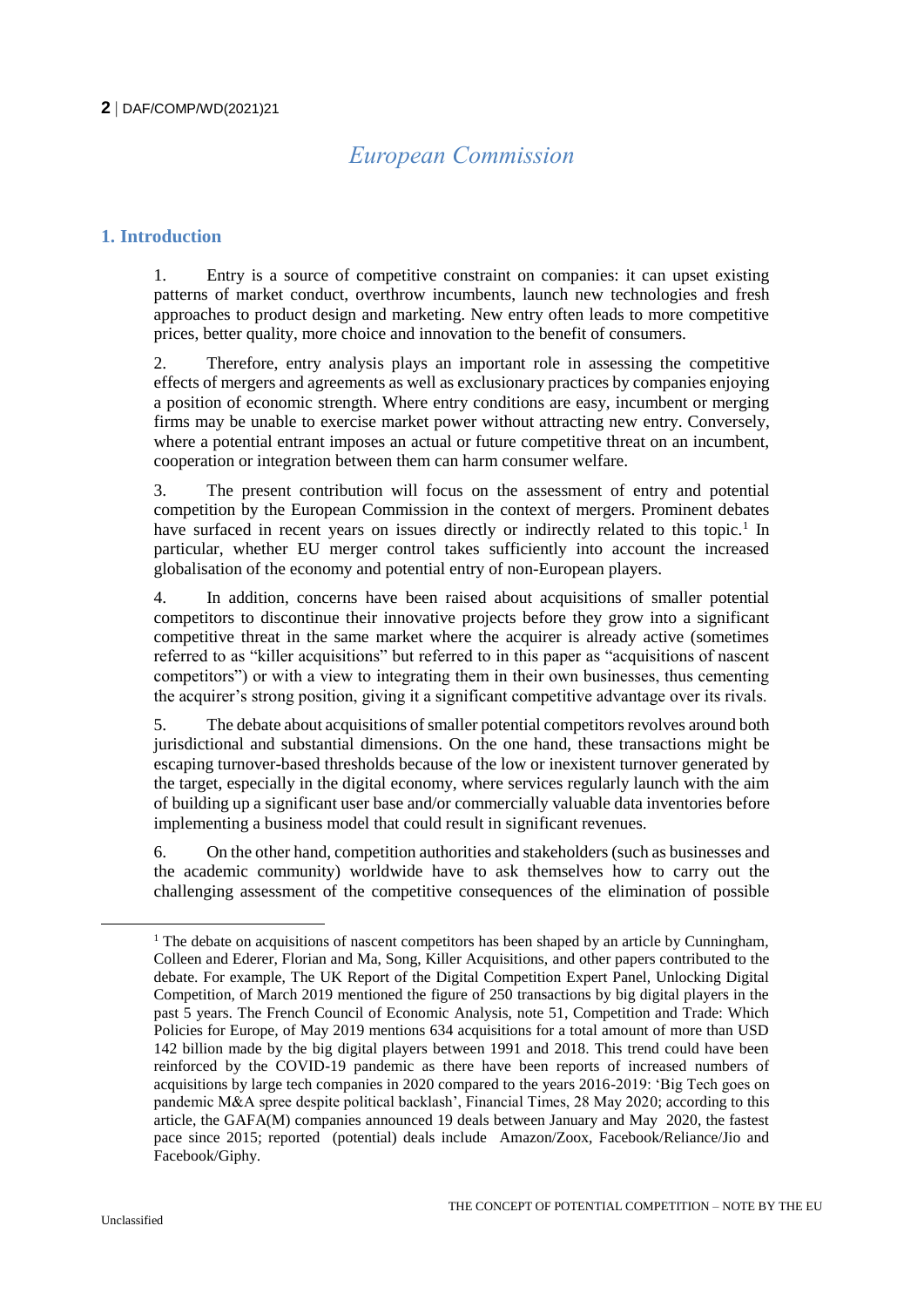future or innovative competitors (in one or more existing markets or in a future one) or their integration in the acquirer's wider business.

7. Against this background, the present note will be structured as follows. It will first set out the legal framework at EU level for the assessment of potential competition (section 2), then discuss the investigative challenges that may arise when applying this legal framework (section 3) and finally present some examples from the European Commission's case practice (section 4).

#### **2. Legal framework to assess potential competition**

8. Pursuant to Article 2 of the Merger Regulation, in its appraisal of concentrations, the Commission should take into account (actual and) potential competition from companies located either within or outside the EEA, as well as any entry barriers.

9. The Notice on the definition of the relevant market<sup>2</sup> clarifies that, while potential competition is one of the three main sources of competitive constraints, it does not play a role for the purposes of market definition: the competitive constraints arising from it are "*in general less immediate and in any case require an analysis of additional factors*", in particular with respect to the conditions of entry (paras. 14 and 24 of the Notice). For this reason, the constraints from potential competition are taken into account at the stage of the competitive assessment, once "*the position of the companies involved in the relevant market has already been ascertained, and when such position gives rise to concerns from a competition point of view*" (para. 24 of the Notice).

10. The Commission's framework for the assessment of potential competition is set out in the Commission's Horizontal ("HMG")<sup>3</sup> and Non-Horizontal Merger Guidelines ("NHMG").<sup>4</sup> This framework addresses three scenarios separately: (i) mergers with an entrant either in the same market (horizontal), in a market upstream or downstream (vertical) or in a closely related market (conglomerate), (ii) effects of mergers between existing suppliers (both horizontal and non-horizontal) on entrants, and (iii) countervailing effects of entry by third parties (in both horizontal and non-horizontal mergers).

11. First, according to the HMG and NHMG, a merger with a potential competitor can have anti-competitive effects similar to mergers between undertakings already active in the same or related relevant markets.<sup>5</sup> A merger with a potential entrant can generate horizontal (coordinated or non-coordinated) effects if the potential competitor significantly constrains the behaviour of the firms active in the market. This is the case if the potential competitor can easily enter without incurring significant costs. Anticompetitive effects may also occur where the merging party is very likely to incur the necessary sunk costs to enter the market in a relatively short period of time, after which it would constrain the behaviour of firms currently active in the market.<sup>6</sup> As to what constitutes an appropriate "relatively short period of time", time periods considered may depend on the particular circumstances.

<sup>&</sup>lt;sup>2</sup> Commission Notice on the definition of relevant market for the purposes of Community competition law, OJ C 372, 9.12.1997.

<sup>3</sup> Horizontal Merger Guidelines, OJ C 31, 5.2.2004.

<sup>4</sup> Non-Horizontal Merger Guidelines, OJ C 265, 18.10.2008.

<sup>5</sup> Horizontal Merger Guidelines, paragraph 58; Non-Horizontal Merger Guidelines, paragraph 7.

<sup>6</sup> Horizontal Merger Guidelines, p. 5, paragraph 59.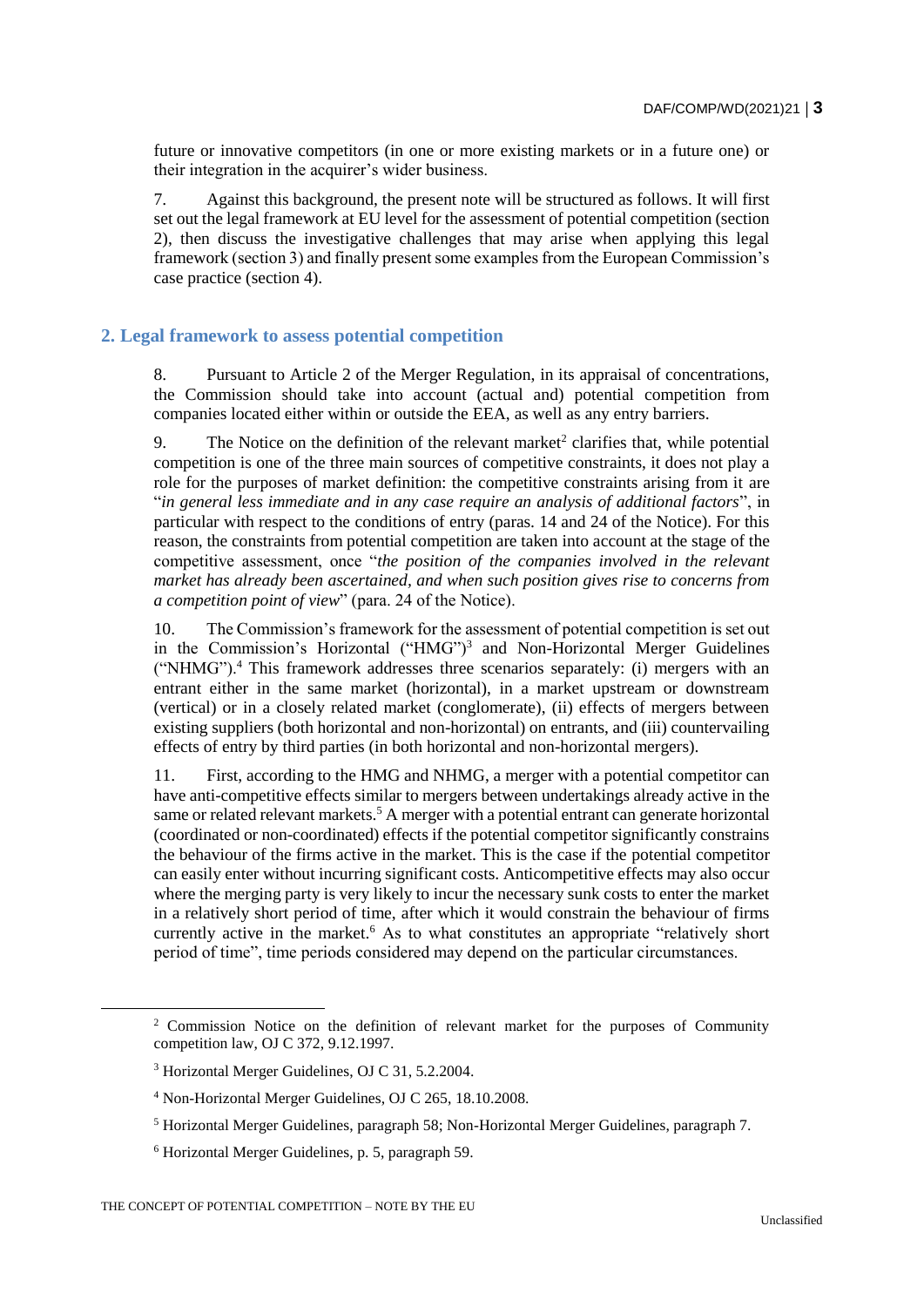12. In both scenarios, for the merger to have significant anti-competitive effects, two basic conditions must be fulfilled. In the first place, the potential competitor must already exert a significant constraining influence, or there must be a significant likelihood that it would grow into an effective competitive force. Evidence that a potential competitor has plans to enter a market in a significant way could help the Commission reach such a conclusion. In the second place, there must not be a sufficient number of other potential competitors, which could maintain sufficient competitive pressure after the merger.<sup>7</sup>

13. Second, mergers could also have a negative effect on entry by third parties, raising barriers to entry or expansion for competitors. For instance, according to the HMG, some proposed mergers would leave the merged firm in a position where it would have the ability and incentive to make the expansion of smaller firms and potential competitors more difficult. The merged entity may have such a degree of control, or influence over, the supply of inputs or distribution possibilities or over patents or other types of intellectual property that expansion or entry by rival forms may be more costly.<sup>8</sup> Furthermore, according to the NHMG, a vertical merger may foreclose potential competition on the downstream market when the merged entity would be likely not to supply potential downstream entrants, or only on less favourable terms than absent the merger. This could be in particular the case if input foreclosure would entail for such potential competitors the need to enter at both the downstream and the upstream level in order to compete effectively on either market.<sup>9</sup> Similar considerations apply to customer foreclosure concerns and the possibility that competition on the upstream market is impeded by raising barriers to entry to potential competitors.<sup>10</sup> Also, with respect to conglomerate mergers, the NHMG clarify that foreclosure practices may deter entry by potential competitors, for example by reducing sales prospects for potential rivals or by forcing rivals to entry more than one market at the same time. $11$ 

14. Third, entry by a third party may constrain the market power of merging parties. The HMG and NHMG<sup>12</sup> indicate that such entry must be:

- timely, meaning that entry taking place within two years would normally be sufficiently swift to be considered.<sup>13</sup> However, what constitutes an appropriate time period depends on the characteristics and dynamics of the market at stake, as well as on the specific capabilities of potential entrants.<sup>14</sup> Thus, the Commission's analytical framework is flexible to cater for the specificities of the relevant markets in each given case.
- likely, meaning for instance that entry would need to be profitable post-merger, also in light of barriers to entry and the reaction of incumbents; and

<sup>7</sup> Horizontal Merger Guidelines, paragraph 60.

<sup>8</sup> Horizontal Merger Guidelines, paragraph 36.

<sup>9</sup> Non-Horizontal Merger Guidelines, paragraph 49.

<sup>10</sup> Non-Horizontal Merger Guidelines, paragraph 75.

<sup>&</sup>lt;sup>11</sup> Non-Horizontal Merger Guidelines, paragraph 112.

<sup>12</sup> Non-Horizontal Merger Guidelines, paragraph 76, footnote 5.

<sup>13</sup> Horizontal Merger Guidelines, paragraph 74.

<sup>&</sup>lt;sup>14</sup> Horizontal Merger Guidelines paragraph 74.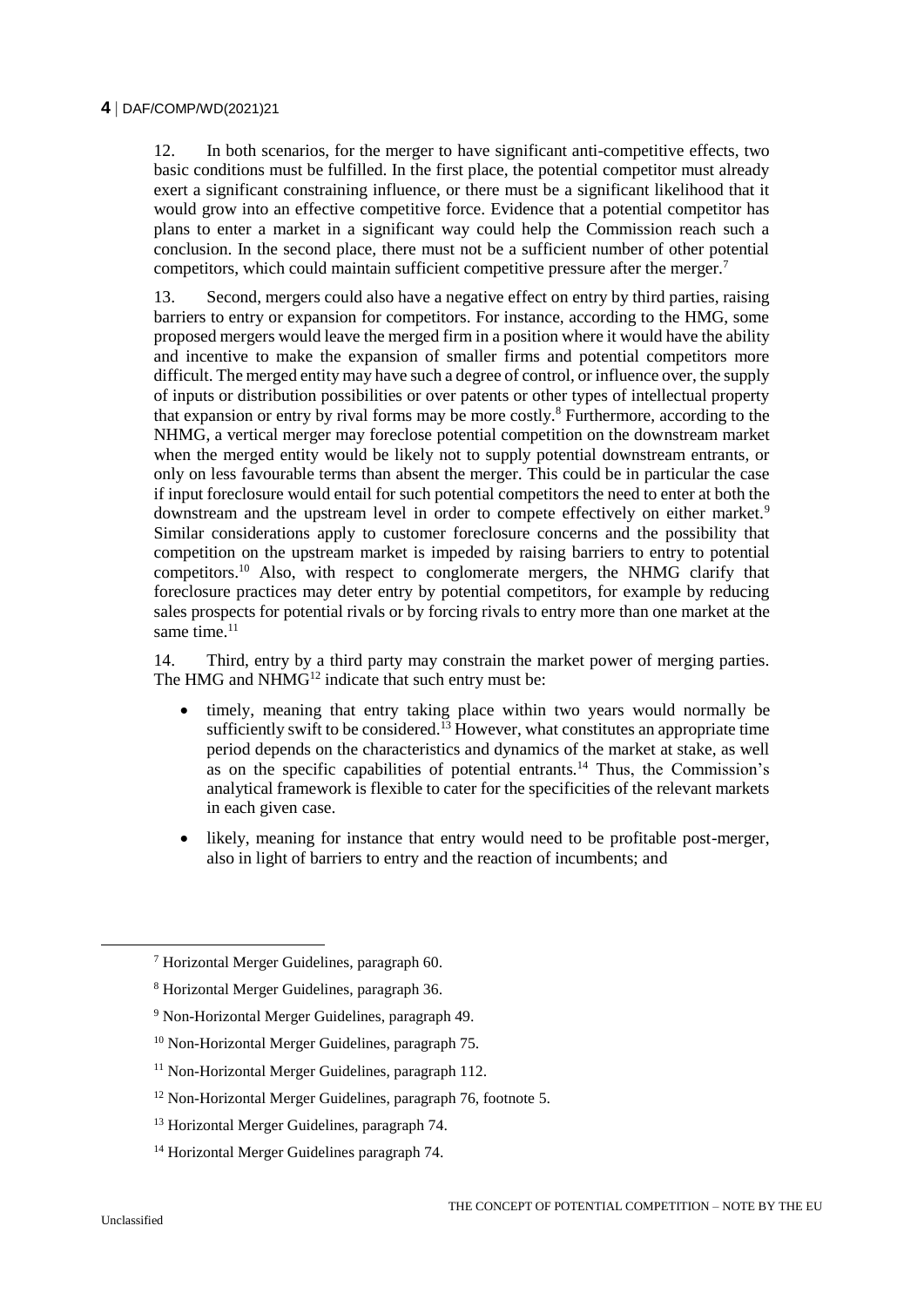of sufficient scope and magnitude to deter or defeat any potential anticompetitive effects of the merger.<sup>15</sup>

#### **3. Legal framework to assess innovation effects**

15. To assess the effects of a merger on the parties' innovation efforts, the Commission has applied both potential competition and innovation competition theories of harm.<sup>16</sup> In that context, potential competition is used to assess the effects of a merger on product and price competition between actual and forthcoming products or between forthcoming products of the parties. This assessment is made using the same relevant markets as defined to assess the effects of the merger on actual competition, and is applied to pipeline products with a significant likelihood of reaching the market, albeit sometimes only several years in the future.

16. By contrast, the assessment of a merger's effects on innovation competition considers in particular the merged entity's incentives to discontinue, delay or reorient existing pipeline projects (as well as the broader incentives to innovate in the future). In this setting, the immediate loss in innovation also ultimately results in a loss in product competition in the future. This assessment relies on the identification – for instance by looking at research targets and pipeline projects – of 'innovation spaces' upstream of relevant product markets, in which the relevant players are identified and their respective strength is assessed. The pipeline projects considered in innovation competition are those for which market launch is less certain and further away in time, and the parties' overlaps in these innovation spaces may differ from their overlaps in (current and future) product markets.

17. In some cases where barriers to entry are high, the competitive assessment may touch upon each of actual product and price competition, potential competition, and innovation competition, with each assessment relying on somewhat different elements and evidence.

# **4. Investigative challenges when assessing potential competition and innovation competition**

18. Both the HMG and NHMG make the main challenge for the assessment of potential competition explicit already in their first paragraphs. Indeed, merger assessment is by its very nature forward looking and requires to compare the competitive conditions that would result from the merger with the conditions that would have prevailed without the merger, the so called "counterfactual". In most cases, where the markets at stake are relatively stable, the observed *status quo* constitutes the relevant comparison for evaluating the effects of a merger.<sup>17</sup>

19. However, assessing potential competition by predicting how the market will evolve with or without the merger is, by its nature, subject to greater uncertainty. In such cases, according to its guidelines, the Commission may take into account future changes to the

<sup>15</sup> Horizontal Merger Guidelines, paragraphs 68-75.

<sup>16</sup> See for instance the Commission decision of 27 March 2017 in Case M.7932 – *Dow/DuPont* and the Commission decision of 21 March 2018 in Case M.8084 – *Bayer/Monsanto*, notably recitals 48 and following*.*

<sup>&</sup>lt;sup>17</sup> Horizontal Merger Guidelines, paragraph 9; Non-Horizontal Merger Guidelines, paragraph 20.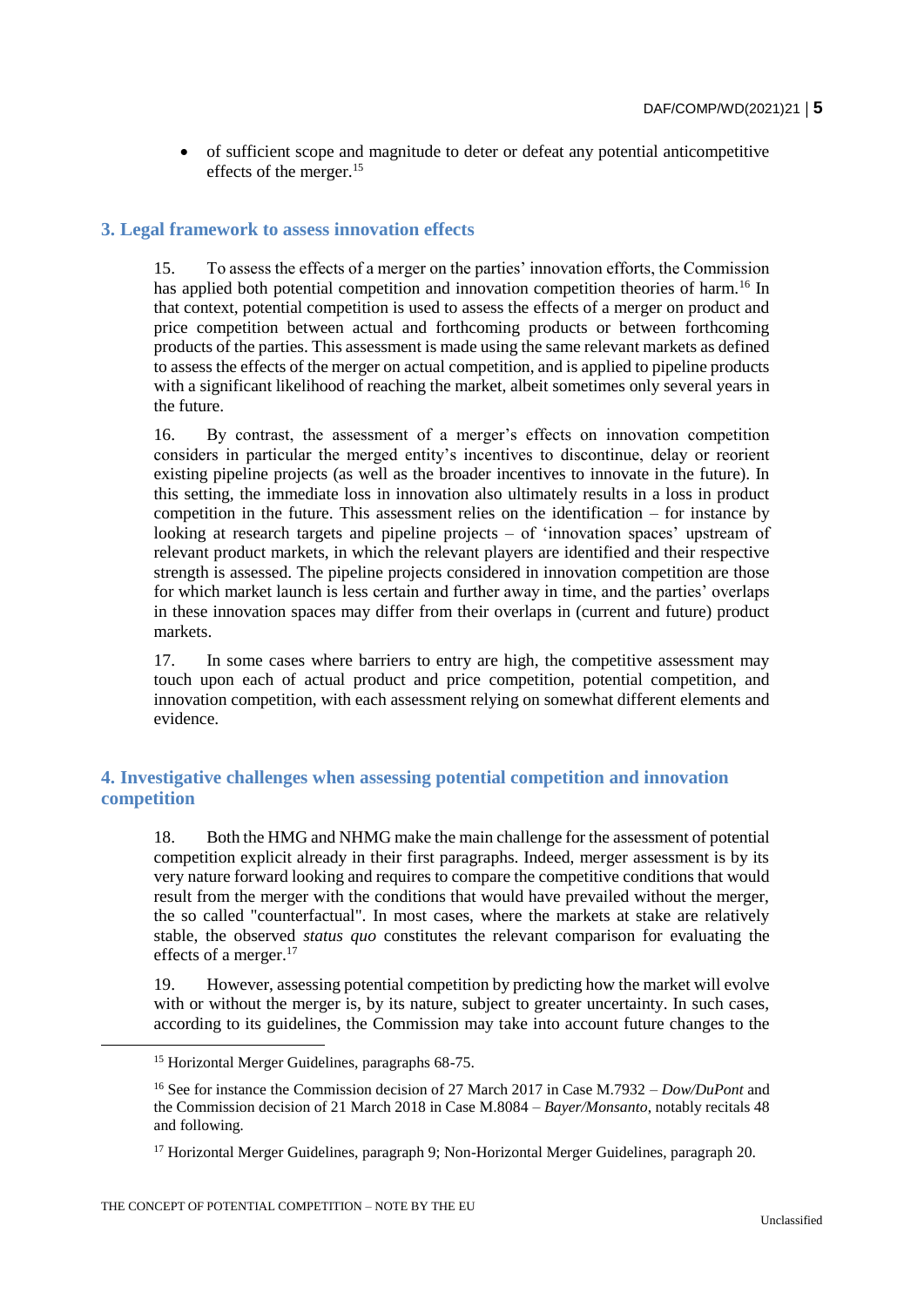market that can reasonably be predicted.<sup>18</sup> In that context, even closer attention must be paid to the strength of the evidence used.

20. Another challenge in assessing potential competition relates to the application of the concept to both the parties and their (potential) competitors – a proper counterfactual assessment requires that the pipeline products of the parties and their competitors be treated in a consistent manner. Indeed, it is important to apply the concept of potential competition consistently across firms for the competitive assessment to be meaningful. To do so, the Commission effectively uses the tools at its disposal to make sure that it has all the information necessary from both the parties and third parties. In particular, the Commission will ask for internal pipeline documents from both the parties and their competitors to assess the competitive landscape.

#### **4.1. Ways to assess potential competition and innovation competition**

21. The Commission may assess potential competition and innovation competition in different ways depending on the underlying facts. In each case, the objective is to identify more remote but still sufficiently significant competitive constraints in the context of the merger. In practice, this can be done by assessing the strength of out of market constraints by focussing on barriers to entry and entry plans, but also by not precisely defining the relevant market or by using broader competitive 'spaces'.

22. Most prominently, the Commission guidelines clarify that the Commission may, in particular, take account of the likely entry or exit of firms.<sup>19</sup> In so doing, the Commission will notably determine the barriers to entry and/or exit in the relevant market. Such barriers may be legal (for instance regulation or certification) or technical (for instance economies of scale or scope), but may also be directly related to demand (for instance reputation or the need for a good track-record) or to the strategic behaviour of incumbents (for instance a known commitment to use large capacity to defeat entry).<sup>20</sup> In addition to barriers to entry, the Commission considers in particular specific entry/exit plans by all relevant market players, looking for instance at profitability or fit with each supplier's business model. Combined, these will point to the likelihood and sufficiency of entry.<sup>21</sup>

23. The Commission may also decide, where appropriate, not to take a firm view as to the relevant scope of the market and to leave the "market definition open", so to assess the effects of the merger in all potential future scenarios.

24. In the same vein, when innovation is an important parameter of competition and the theory of harm pursued by the Commission in a case concerns a reduction in innovation, a relevant product market may not yet exist, as innovation will create new markets, or may potentially concern different product markets. In such context, the Commission has focused its analysis on "innovation spaces", that is groups of products for which innovation competition takes place (e.g. *Dow/DuPont* and *Bayer/Monsanto*). This was based on the observation that in the analysed sector, R&D players did not innovate for all the product markets composing a sector at the same time. They also did not innovate randomly without targeting specific spaces within that sector. To the contrary, when setting up their

<sup>&</sup>lt;sup>18</sup> Horizontal Merger Guidelines, paragraph 9; Non-Horizontal Merger Guidelines, paragraph 20.

<sup>19</sup> Horizontal Merger Guidelines, paragraph 9; Non-Horizontal Merger Guidelines, paragraph 20.

<sup>20</sup> Horizontal Merger Guidelines, paragraphs 36 and 71.

<sup>21</sup> Horizontal Merger Guidelines, paragraphs 68-75.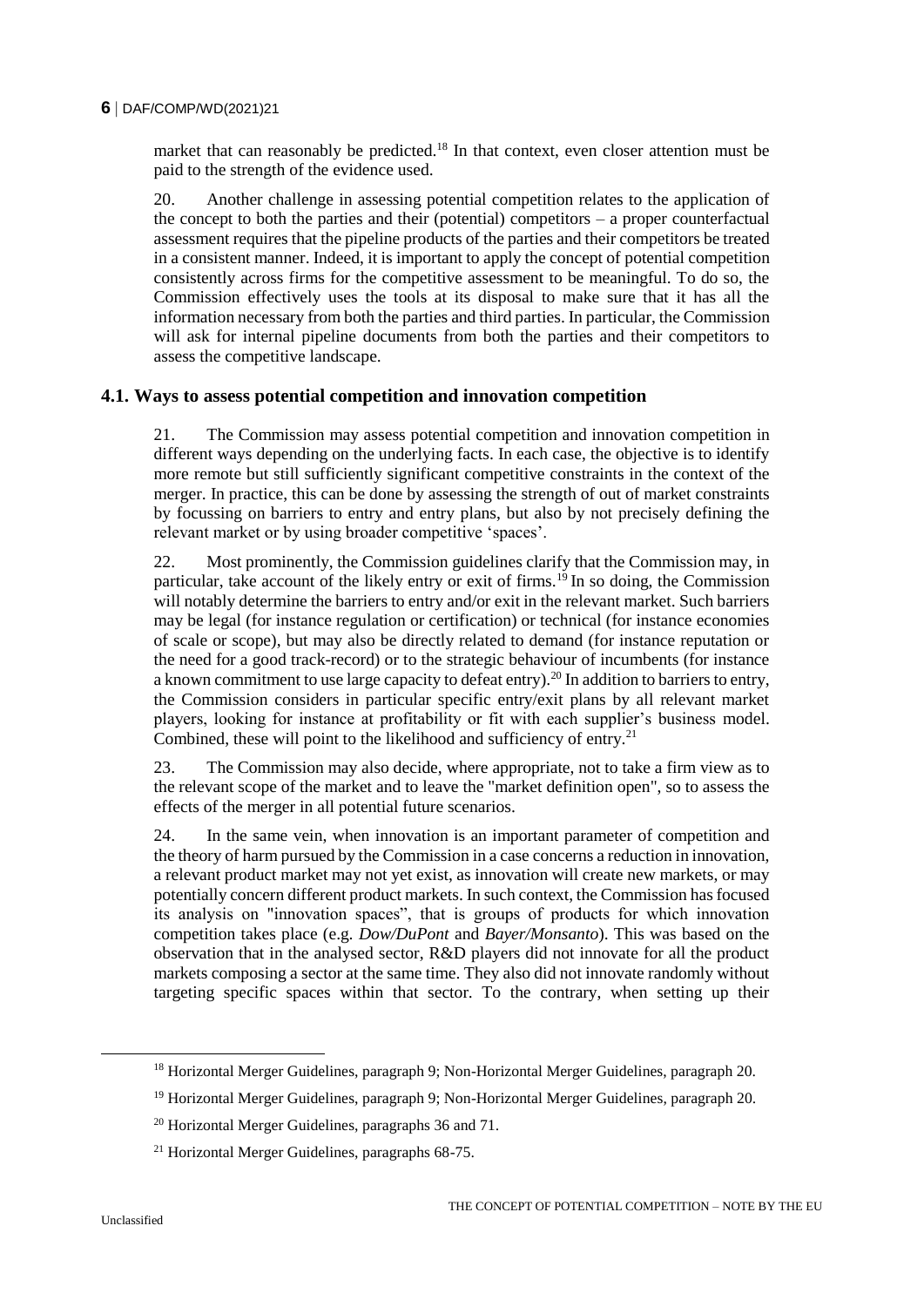innovation capabilities and conducting their research, R&D players have specific research targets and this identified the relevant scope of the Commission's competitive assessment.

25. Ultimately, the assessment of potential competition largely follows the assessment of actual competition in terms of elements considered. It does, however, have to adapt to inherently greater uncertainty, which makes a detailed quantitative assessment impossible. Accordingly, the assessment of potential competition follows more of a qualitative approach than a quantitative one.

26. As mentioned above, this shift holds true even more when considering innovation competition. The difference is that when the investigated theory of harm concerns the reduction of innovation or innovation efforts (such as R&D), the focus moves from the assessment of existing or future product overlaps to the assessment of pipeline overlaps (in sectors characterised by well-defined research and testing phases such as the pharmaceutical sector), or capability overlaps. This has indeed been at the heart of the investigation in many cases ranging from pesticides (e.g. *Dow/DuPont* and *Bayer/Monsanto*) and pharmaceuticals (e.g. *Novartis/GlaxoSmithKline's oncology business*<sup>22</sup> and *J&J/Actelion*<sup>23</sup>) to financial markets (e.g. *Deutsche Börse/NYSE Euronext*<sup>24</sup>) to industrial products (e.g. *General Electric/Alstom (Thermal Power - Renewable Power & Grid Business)*<sup>25</sup>).

# **4.2. Sources of evidence**

27. There are specificities as regards the evidence used by the Commission in potential competition and innovation competition assessments. While static tools, such as market shares or measures of substitutability between the parties' current products may carry informative value for future overlaps in situations where both parties are established players in an industry,<sup>26</sup> this needs to be thoroughly investigated on a case by case basis.<sup>27</sup> When one of the parties is not yet present in the market, such measures are uninformative.

28. In this context, the evidence used by the Commission in its case practice varies depending on the industry at stake. For example, in *Novartis/GlaxoSmithKline's oncology business* and *J&J/Actelion* (both phase I decisions where the Commission investigated innovation theories of harm in relation to drugs for treatment of skin cancer, ovarian cancer and several other cancer types, and for insomnia, respectively), the Commission performed

<sup>24</sup> Commission decision 1 February 2012 in Case M.6166 – *Deutsche Börse/NYSE Euronext*.

<sup>25</sup> Commission decision of 8 September 2015 in Case M.7278 – *General Electric/Alstom (Thermal Power - Renewable Power & Grid Business*.

<sup>26</sup> In a concentrated industry in which both merging parties are established players, the existence of product overlaps or pipeline overlaps also suggest the existence of overlaps in R&D capabilities, i.e. the capabilities to develop the next generation of pipelines.

<sup>27</sup> See Horizontal Merger Guidelines, paragraph 15: "*the Commission interprets market shares in the light of likely market conditions, for instance, if the market is highly dynamic in character and if the market structure is unstable due to innovation or growth*". Also, the Union Courts found that, in a dynamic context "*large market shares may turn out to be ephemeral*" and "*are not necessarily indicative of market power and, therefore, of lasting damage to competition*", Judgment of 11 December 2013 in Case T-79/12 Cisco Systems and Messagenet v Commission, ECLI:EU:T:2013:635, paragraph 69.

<sup>22</sup> Commission decision of 28 January 2015 in Case M.7275 – *Novartis/GlaxoSmithKline's oncology business*.

<sup>23</sup> Commission decision of 9 June 2017 in Case M.8401 – *J&J/Actelion*.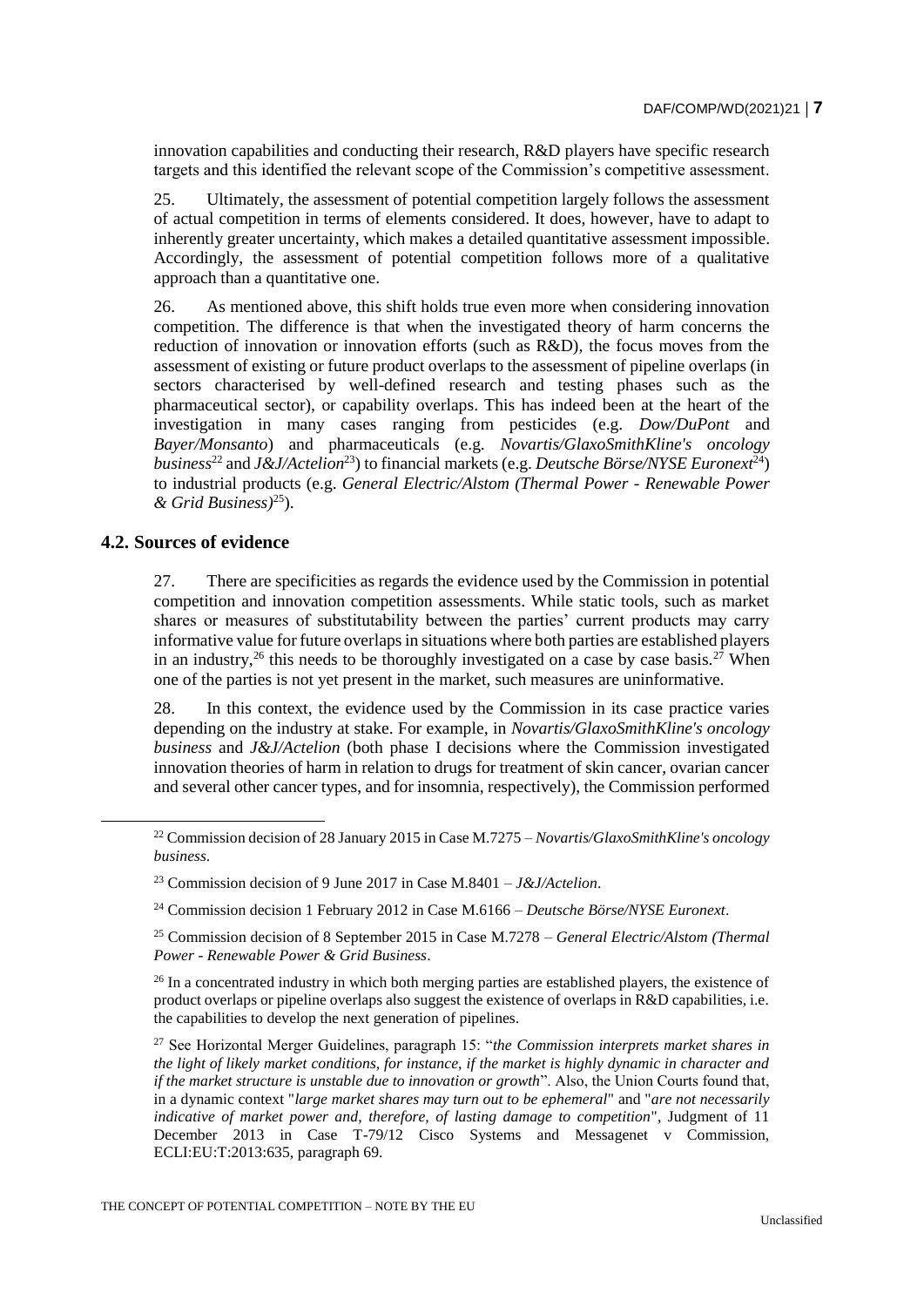a structural analysis of the competitive landscape for the pipeline, where responses to the market investigation indicated that only one additional product to those of the parties was being developed for launch in the EEA. In *J&J/Actelion* the Commission also analysed in detail the corporate documents of an R&D joint venture (which would have been demerged into a separate company) to assess the post-merger ability of the merged entity to influence R&D activities.

29. In *Dow/DuPont* and *Bayer/Monsanto*, the Commission completed a similar review of pipelines with an assessment of the merging parties' and their competitors' innovation capabilities based on a number of past and forward-looking indicators, such as the parties' specialisation and assets, targets in terms of R&D efforts (input) and new products (output), track record of bringing new products to the market, and strength of their patent portfolios including high-quality patents.

30. In airline mergers, the assessment of potential competition – including in considering remaining competitive constraints on the merged entity post-transaction – typically relies on the identification of key barriers to entry, the profitability of each route and specific entry and exit plans for all suppliers. Such plans are often supported by internal documents (notably for the merging parties), but may also emerge from the general market investigation by way of requests for information. Past examples of entry and exit are also of particular relevance, as real-world evidence of the likelihood of entry and exit. In fact, the slot remedies that the Commission has accepted in a number of cases are specifically designed to sufficiently facilitate entry to increase the competitive constraint on the merged entity post-transaction and thereby dispel competition concerns.<sup>28</sup>

31. In *General Electric/Alstom (Thermal Power - Renewable Power & Grid Business)*, where the Commission found that the merger would eliminate an important independent innovator from the market for 50 Hertz heavy duty gas turbines, it measured undertakings' innovation capabilities in terms of R&D costs and investments and headcount.

32. In all of these cases, internal documents – in particular strategic forward-looking documents from the merging parties but also from their competitors, such as pipeline updates – constitute essential pieces of evidence. Indeed, they constitute a contemporary business record providing insights on the competitive dynamics, the parties' activities and the transaction rationale. Internal documents are also a very informative tool for the investigation of counterfactuals. It is in this context that the European Commission has been working to refine its investigative methods and practices related to the use of internal documents, in particular with regard to uniform approaches to requests for internal documents, as well as the use of IT tools and search strategies.

# **4.3. Acquisitions of nascent competitors**

33. As acquisitions of nascent competitors, particularly in the digital sector, are often made by large incumbents, such transactions may create or strengthen the dominant position of the acquirer. If the target exerts (potential) competition in the incumbent's market, this may occur by eliminating one of the few remaining competitive constraints. If the target operates in different (but possibly adjacent) markets, this may occur in particular

<sup>28</sup> See for instance Commission decision of 26 January 2011 in Case M.5830 – *Olympic/Aegean Airlines*, Commission decision of 30 March 2012 in Case M.6447 – *IAG/bmi,* Commission decision of 27 February 2013 in Case M.6663 – *Ryanair/Aer Lingus III*, Commission decision of 14 November 2014 in Case M.7333 – *Alitalia/Etihad*, Commission decision of 21 December 2017 in Case M.8633 – *Lufthansa/Certain Air Berlin Assets* and Commission decision of 5 July 2019 in Case M.9287 – *Connect Airways/Flybe*.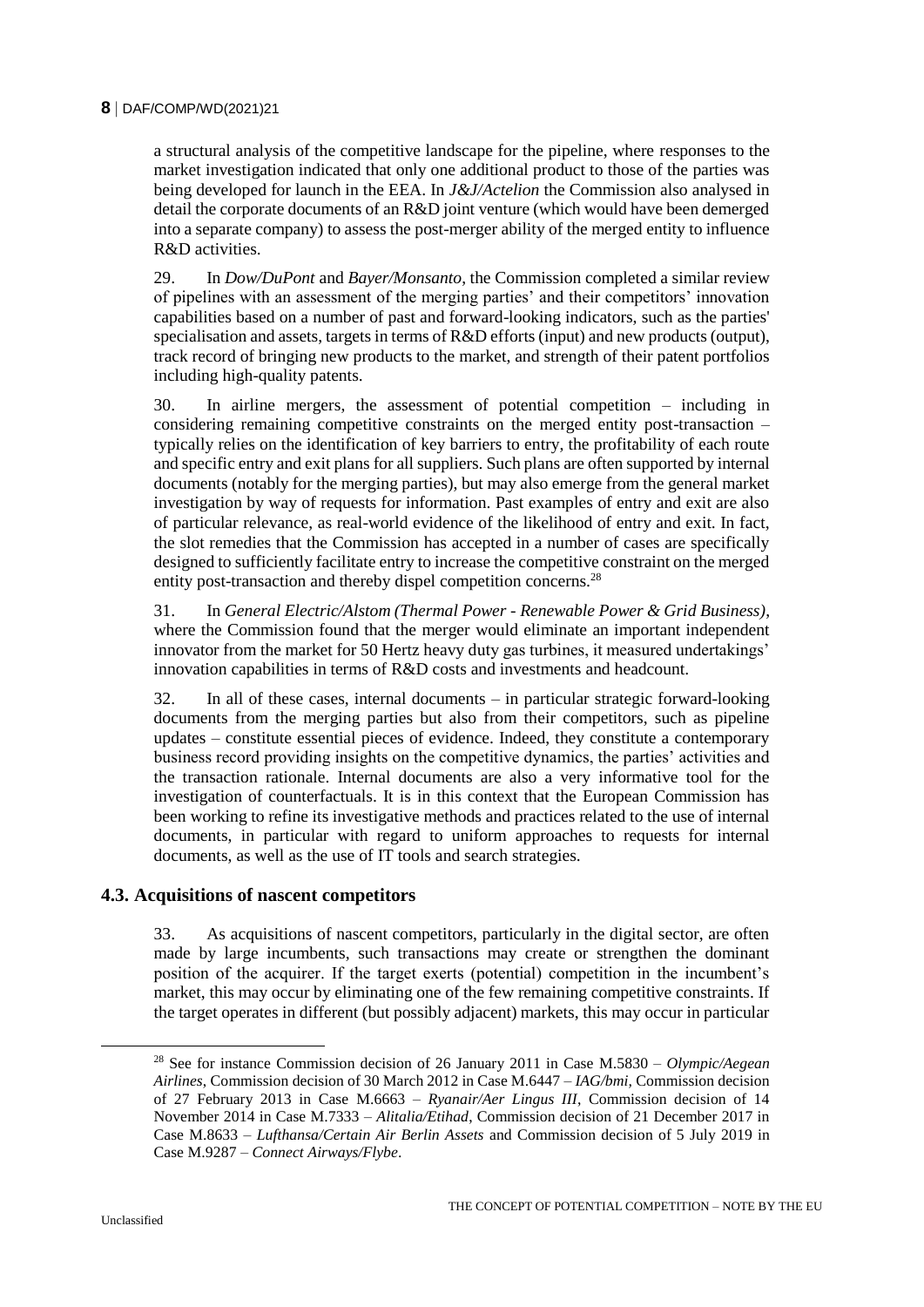due to raising barriers to entry/expansion for competitors (for example, related to network effects, data or technology) or otherwise allowing the merged entity to hinder competitors' expansion<sup>29</sup> or to reduce their ability or incentive to compete.<sup>30</sup>

34. Despite the important probative value of internal documents, the challenge of proving the likelihood of anticompetitive effects in dynamic markets remains. This is in particular the case as regards digital markets, where innovation processes are less structured and innovation is more disruptive. This consideration has prompted a reflection as to whether new tools would be needed for the assessment of specific types of digital mergers.

35. In this respect, in April 2019, three Special Advisors appointed by the Commissioner for Competition Vestager released a report on "Competition policy for the digital era".<sup>31</sup> While finding that the current test set out in the Merger Regulation remains a sound basis for assessing mergers in the digital economy, the Special Advisors proposed to revisit certain theories of harm to assess acquisitions of small start-ups by dominant platforms and/or ecosystems, in particular where such acquisitions can eliminate a potential competitive threat and further lock users within their ecosystem. In such cases, the Special Advisors argued that the notifying parties should bear the burden of showing that the adverse effects on competition are offset by merger-specific efficiencies.

36. The discussions on this topic are still ongoing, with further reflection needed to understand whether the current tools are flexible enough to overcome the challenge of providing evidence of anticompetitive effects in digital markets.

# **5. Focus on case practice**

37. The following sections provide illustrations of the different ways in which potential competition comes into play in the competitive assessment of mergers: where a merger eliminates a potential competitor (section a), also in the specific context of innovation concerns (section b); where a merger raises barriers to entry (section c); and where potential competition may alleviate competition concerns (section d).

#### **5.1. Merger with a potential competitor**

38. As explained above, a scenario in which the Commission takes into account potential competition in its competitive assessment is the case of a merger with a potential  $\overline{\text{compactitor}}^{32}$ 

39. The Commission for instance investigated this theory of harm in *Wabtec/Faiveley* in relation to complete break systems for rail.<sup>33</sup> In this case, the investigation initially established that Wabtec was poised to launch a product, thereby challenging the only two existing suppliers Faiveley and Knorr-Bremse. This entry would have occurred within four to six years, which was considered a 'relatively short period of time' in view of the characteristics of the industry, notably the long development lead times and lifecycles for new products. However, the in-depth investigation revealed that barriers to entry for the

 $29$  See, for example, paragraph 36 of the Horizontal Merger Guidelines.

<sup>&</sup>lt;sup>30</sup> See, for example, paragraph 15 of the Non-Horizontal Merger Guidelines.

<sup>31</sup> Available at https://ec.europa.eu/competition/publications/reports/kd0419345enn.pdf.

<sup>32</sup> Horizontal Merger Guidelines, paragraphs 58-60.

<sup>33</sup> Commission decision of 4 October 2016 in Case M.7801 – *Wabtec/Faiveley Transport*.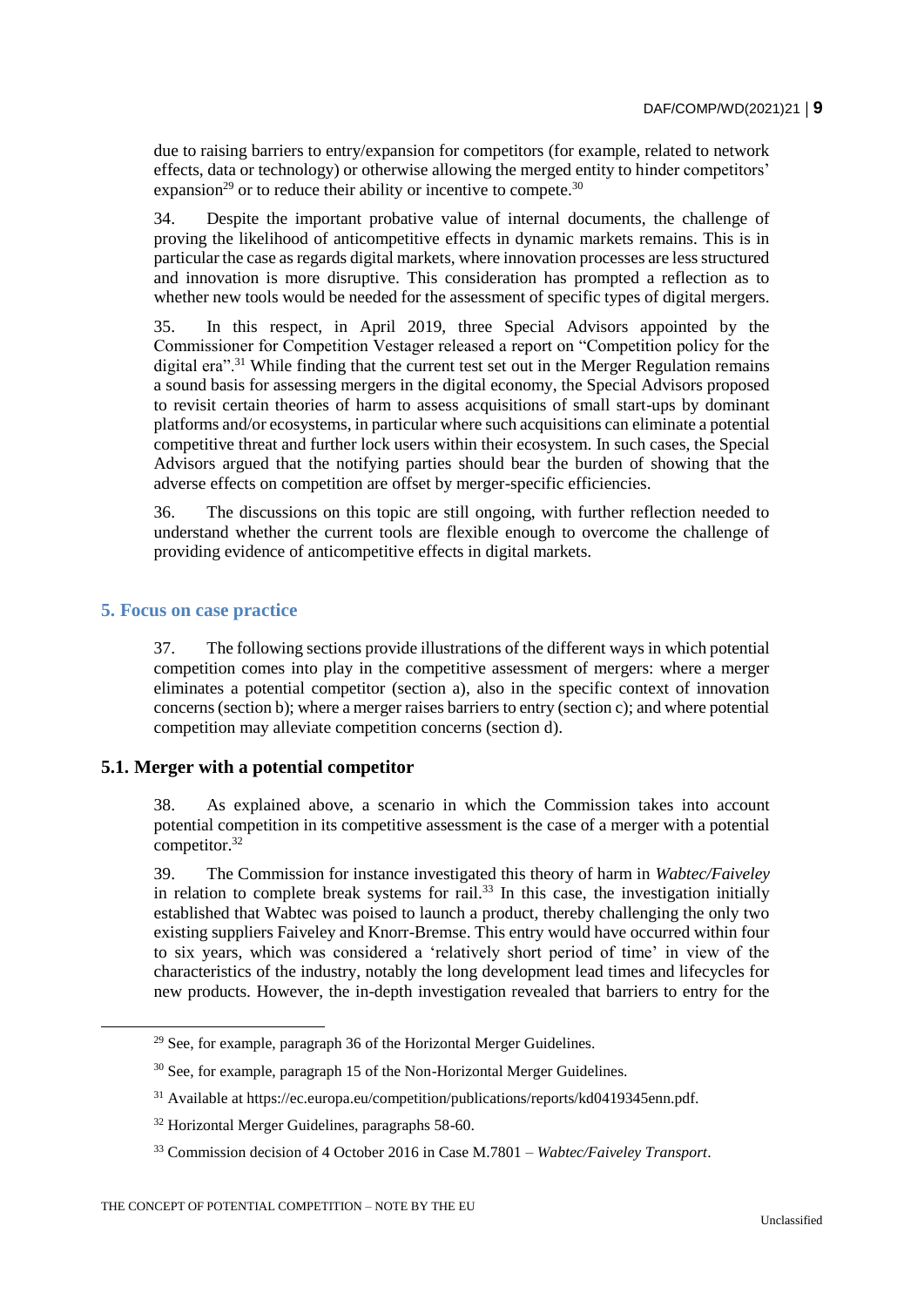EEA market were in fact likely too high for Wabtec to effectively enter, in particular in view of the technical features of its future product (making it unsuitable for the EEA) and Faiveley's own 'game-changing' pipeline product. It also became apparent that some competitive pressure was likely to be maintained after the merger through customers' ability to integrate elements from subsystem manufacturers. These elements combined made it unlikely that Wabtec would constitute a significant constraint on existing suppliers (notably Faiveley), and the Commission dropped this theory of harm.

40. The Commission had also investigated this theory of harm in Google/DoubleClick.<sup>34</sup> In that case, both parties could be considered potential competitors from two different perspectives. Firstly, DoubleClick was in the early stages of developing an intermediation platform, the DoubleClick Ad Exchange, which would have competed with Google AdSense. Secondly, Google was in the early stages of developing ad serving tools for advertisers and publishers, which would have competed with DoubleClick's ad serving technology. While DoubleClick's intermediation platform might well have become an additional effective competitor of AdSense in the future, the Commission found that competition would not be impeded as a result of the concentration because the merged entity would continue to face strong competitive pressure from a number of other competing ad net-works and ad exchanges. Similarly, the Commission could not exclude the possibility that Google would have successfully developed ad serving tools in the future, but it would have become one of many suppliers competing with DoubleClick, so competition in ad serving would not be negatively affected by the disappearance of Google as a future supplier of such tools.

41. In *Johnson & Johnson/Tachosil*, <sup>35</sup> the Commission's preliminary investigation indicated that, in the absence of the transaction, Johnson & Johnson would have had strong incentives to enter the EEA/UK markets for dual haemostatic patches, and it was unlikely that timely and credible entry from other players besides Johnson & Johnson would take place. The Commission therefore came to the preliminary view that the proposed transaction was liable to significantly reduce competition and innovation in the market for dual haemostatic patches through the elimination of the best placed potential entrant, which would have led to higher prices, less choice and reduced incentives to innovate. The Commission never completed its investigation since the parties abandoned the transaction due to the Commission's preliminary concerns.

42. These cases illustrate the fact that the theory of harm of a merger with a potential competitor is one which, sometimes put forward by third parties, the Commission investigates thoroughly to provide a robust assessment of the significance of the competitive constraint being eliminated.

# **5.2. Dealing with innovation: potential competition and innovation competition**

43. In recent years, cases where a potential competition theory of harm was sustained often dealt with the effects of a merger on innovation efforts, as was for instance the case in *General Electric/Alstom (Thermal Power - Renewable Power & Grid Business)* and recent pharmaceutical cases (for instance, *J&J/Actelion*).

44. In the recent pesticide cases *Dow/DuPont* and *Bayer/Monsanto*, the Commission raised concerns on the basis of the elimination of potential competition in view of the high

<sup>34</sup> Commission decision of 11 March 2008 in Case M.4731 – *Google/DoubleClick*.

<sup>&</sup>lt;sup>35</sup> See the press release of 25 March 2020 on the opening of an in-depth investigation in Case M.9547

<sup>–</sup> *Johnson & Johnson/Tachosil*.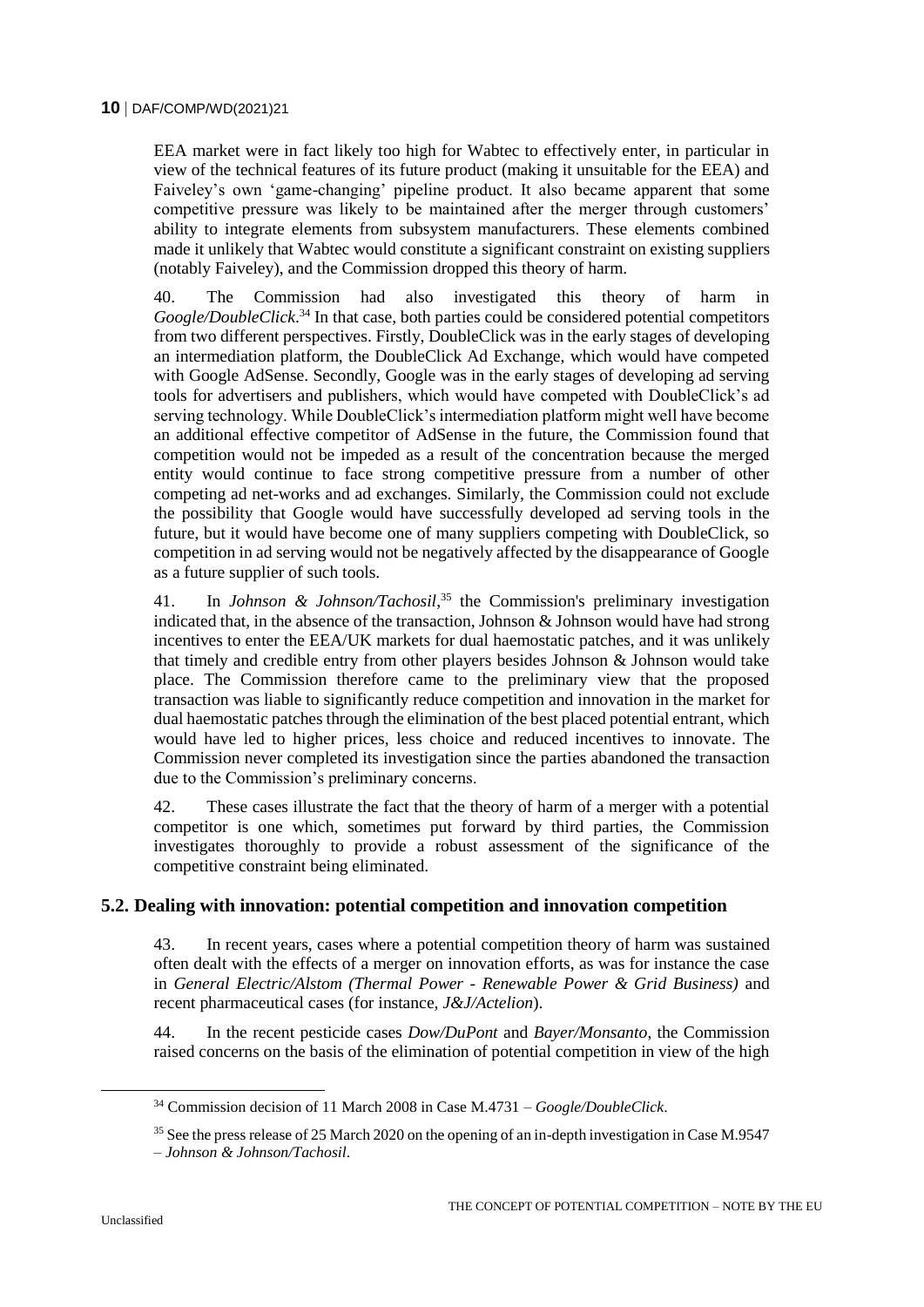likelihood that, absent the merger, future products from one of the parties would have been launched (though in some cases only six to eight or even ten years in the future). But the Commission also dismissed concerns on a number of markets in view of competition from other players, which would have sufficiently constrained the merged entity posttransaction. It also investigated whether the transaction would eliminate innovation competition, both in terms of specific lines of research and in terms of broader R&D capabilities (R&D spend and targets, track record in innovation, etc.) and focus.

### **5.3. Mergers raising barriers to entry**

45. In the present context of digitisation and application of machine learning and other data technologies in several industries, the Commission has more and more often assessed whether the combination of datasets under the ownership of one player may have a foreclosing effect for the merging parties' competitors. The investigative hypothesis is that, post-transaction, competitors could be denied access to data which would have allowed them to innovate and improve their products and services.

46. The Commission has investigated this theory of harm, for example, in *Microsoft/LinkedIn*, in relation to the use of LinkedIn data for advanced functionalities based on machine learning in CRM software solutions,<sup>36</sup> and in *Apple/Shazam*, in relation to the use of Shazam data to power music recognition functionalities in digital music streaming services.<sup>37</sup> In both cases the data was not already used for the mentioned purpose and thus the Commission had the challenge to assess future potential market developments.<sup>38</sup>

47. More recently, in the *Google/Fitbit* case,<sup>39</sup> the Commission investigated whether the acquisition of Fitbit's database (as well as its data collection capabilities) would raise barriers to entry or expansion for competitors. It concluded that, by increasing the already vast amount of data that Google could use for the personalisation of ads, it would be more difficult for rivals to match Google's services in the markets for online search advertising, online display advertising, and the entire "ad tech" ecosystem. The transaction would therefore raise barriers to entry and expansion for Google's competitors for these services to the detriment of advertisers, who would ultimately face higher prices and have less choice. To address this concern, Google committed not to use the health and wellness data collected from wrist-worn wearable devices and other Fitbit devices of users in the EEA for its Google Ads services, including search advertising, display advertising, and advertising intermediation products. The relevant Fitbit data will be technically separated and stored in a "data silo", which will be separate from any other Google data that is used for advertising. Finally, EEA users will be given the choice to accept or refuse the use of health and wellness data by other Google services (such as Google Search, Google Maps, Google Assistant, and YouTube).

<sup>36</sup> Commission decision of 6 December 2016 in Case M.8124 – *Microsoft/LinkedIn*.

<sup>37</sup> Commission decision of 6 September 2018 in Case M.8788 – *Apple/Shazam*.

<sup>38</sup> In *Apple/Shazam*, the Commission has sought to overcome this difficulty by elaborating a benchmark methodology to assess the importance of data as input in technology markets, by considering the velocity or speed at which a database is updated, the volume or size of the dataset, the variety of the type of data composing a dataset, and the value of the relevant data.

<sup>39</sup> Commission decision of 17 December 2020 in Case M.9660 – *Google/Fitbit*.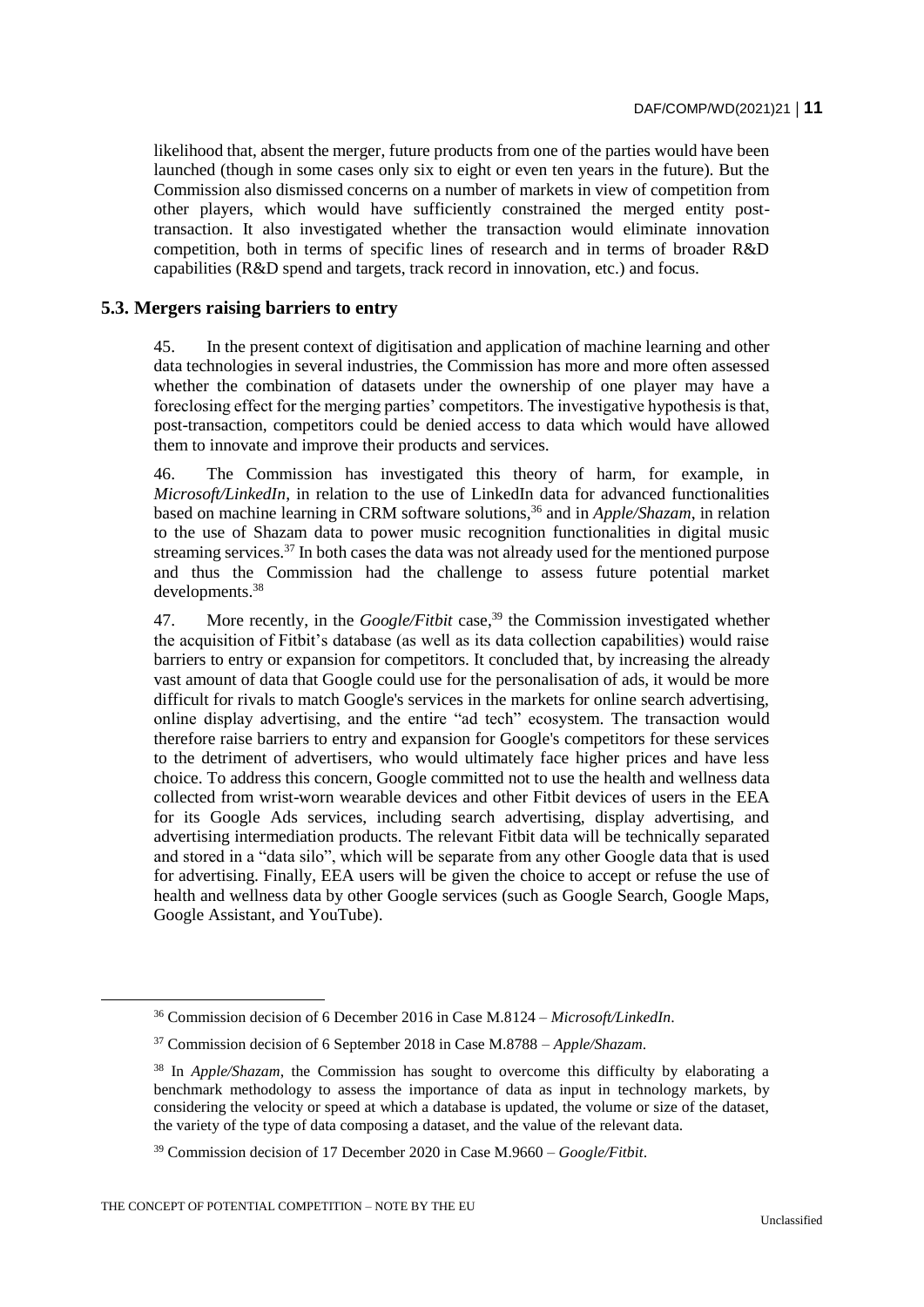# **5.4. Entry or expansion by (potential) competitors as a countervailing factor**

48. In addition to the restriction or elimination of potential competition as a competition concern, the Commission also conversely considers in its competitive assessment whether potential competition may dispel any competition concerns.

49. In *Siemens/Alstom*,<sup>40</sup> the Commission investigated whether entry by non-European suppliers (in particular Asian suppliers) could impose a sufficient competitive constraint to dispel any competition concerns in very high-speed rolling stock and in signalling systems. The Commission found, on the basis of a consistent and compelling body of evidence (in particular requests for information to the parties as well as their customers and competitors; and internal documents from the parties), that barriers to entry (investment and technical capabilities, requirement for a track record) were very high, particularly so in the EEA (in light of the need for an EEA-specific track record and for regulatory authorisation; informal localisation requirements; and privileged relations with national operators). On that basis, it concluded that sufficient entry was unlikely in the foreseeable future, and potential competition would thus be an insufficient competitive constraint on the merged entity.<sup>41</sup> In terms of timeframe, the Commission did not disregard potential entry by Asian competitors of Siemens and Alstom in the EEA markets for high and very high-speed rolling stock only because it would occur outside the illustrative 2-year period set by the HMG. Instead, it relied on the fact that there was no concrete evidence supporting the likelihood and sufficiency of such entry, even in the 10 year time horizon put forward by the parties. In addition, the Commission considered that the 10 year time horizon was not an appropriate point of reference because it would go beyond all foreseeable future tenders in the EEA and worldwide.<sup>42</sup>

50. Similarly, in *Tata Steel/ThyssenKrupp/JV*, the Commission assessed in depth whether imports from non-European suppliers would sufficiently constrain the merged entity post-transaction to dispel any competition concerns, as claimed by the parties. To conclude that this would not be the case, the Commission relied on existing supply patterns, high barriers to entry (customer preferences, technical capabilities, regulatory constraints such as trade defence measures) as well as the fact that the EEA market was not a key focus for the technically capable Asian suppliers.<sup>43</sup>

# **6. Conclusions / Future outlook**

51. Potential competition is a well-established dimension in the assessment of a merger's impact on competition in the Commission's case practice. It comes into play in at least three different ways: for the effect on competition of a merger with a potential competitor, for the effects of mergers on potential entrants, and for countervailing effects on mergers due to potential entrants. It also plays a central role in assessing the effects of mergers on innovation efforts.

52. Though well-established, the assessment of potential competition by its very nature carries the challenge of determining in a sufficiently reliable way more remote and uncertain effects on competition than those from existing competition. The Commission's

<sup>40</sup> Commission decision of 6 February 2019 in Case M.8677 – Siemens/Alstom.

<sup>41</sup> See in particular recitals 494-495.

<sup>42</sup> See recitals 492 and following.

<sup>43</sup> Commission decision of 11 June 2019 in Case M.8713 – *Tata Steel/ThyssenKrupp/JV*.